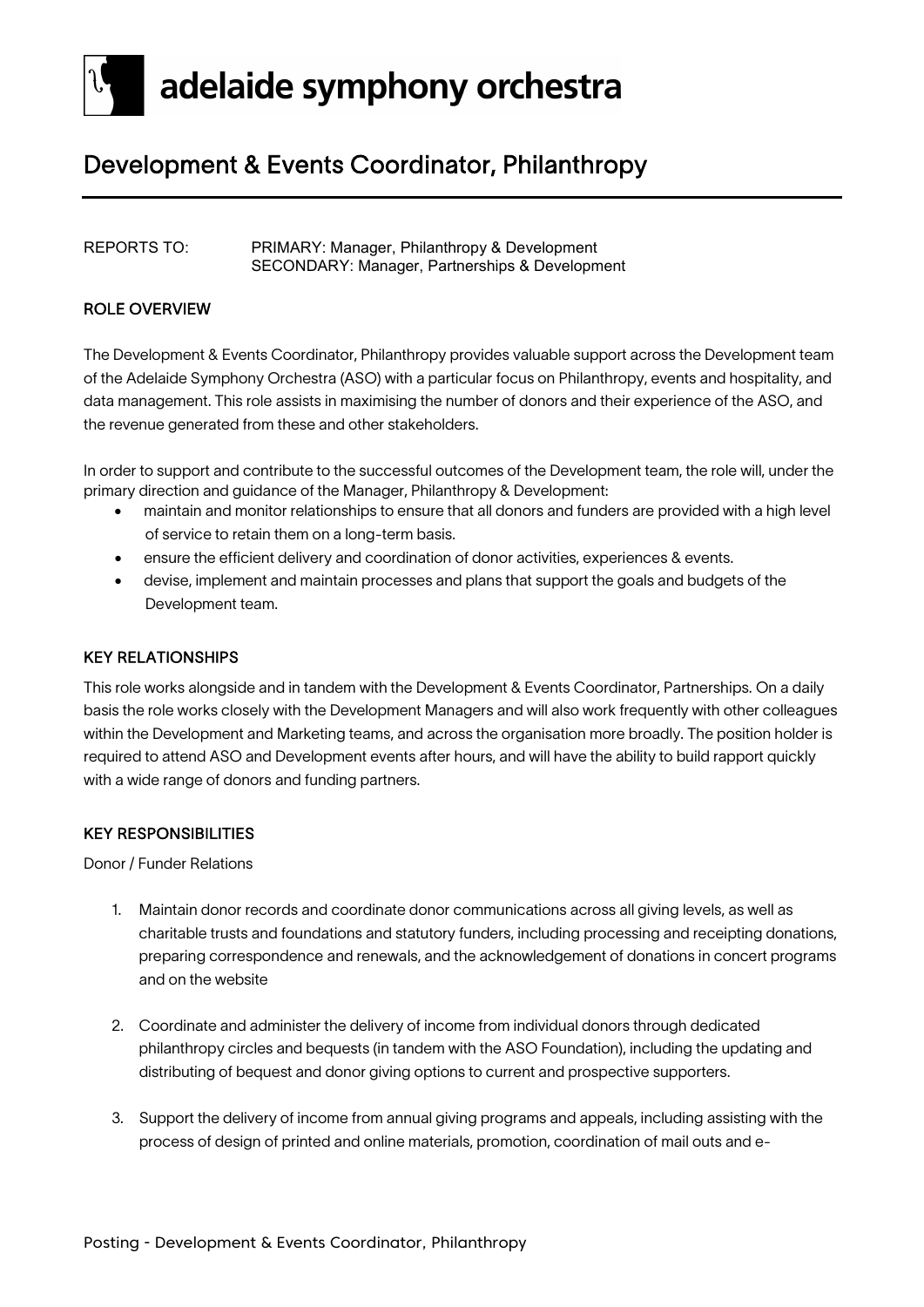## adelaide symphony orchestra

communications, and the processing and recording of donations and bequests and income tracking and reporting.

4. From time to time as required, support the delivery of contractual benefits according to the terms of sponsor contracts. This includes but is not limited to ticketing, sponsor event planning and guest welcome, coordinating program advertisements, e-news and logo submissions, ensuring collateral for concerts is approved by sponsors prior to print with the Marketing team, recording and delivering the allocation of tickets for each concert for sponsors.

#### Events

- 1. Coordinate and administer donor and fundraising events across all giving levels, which may include pre/interval/ post-concert drinks, the annual calendar of supporter engagement, season launches, cultivation events, and other events organised by the Development team.
- 2. Where events also include guests from the ASO's corporate sponsors, work with the Development & Events Coordinator, Partnerships, to jointly coordinate and deliver activities for the full range of ASO funding stakeholders.
- 3. Responsibilities include but are not limited to event planning, managing invitation lists, issuing invitations and collating RSVPs, liaising with catering and event suppliers, and securing live and silent auction items.
- 4. Ensure ArtsVision (ASO's internal database) is reviewed and kept up to date regularly with all necessary Development activity and event information (e.g. interval drinks etc.).

#### Research, Proposals and Reporting

- 1. Identify and research key individuals and contacts to develop and maintain viable prospect lists and targets, including major donors, opportunities for supporter uplift, bequestors, charitable trusts, foundations and statutory funders.
- 2. Assist in the research and delivery of reports to individual supporters as required at the end of the year.
- 3. Assist in the creation of proposals and acquittals to charitable trusts, foundations and statutory funders.
- 4. From time to time if required, provide assistance in researching and designing sponsorship proposals.

#### Record Keeping and CRM Database

- 1. Utilise, administer and maintain accurate funder and event records and reports in ASO's CRM database, Tessitura.
- 2. Utilise the CRM database to plan, track and report on prospective supporters for successful engagement and cultivation in order for the Development team to generate income growth.
- 3. Review and maintain necessary financial records and taxation information.

#### Special Requirements

• Attend and support Adelaide Symphony Orchestra events and performances as required